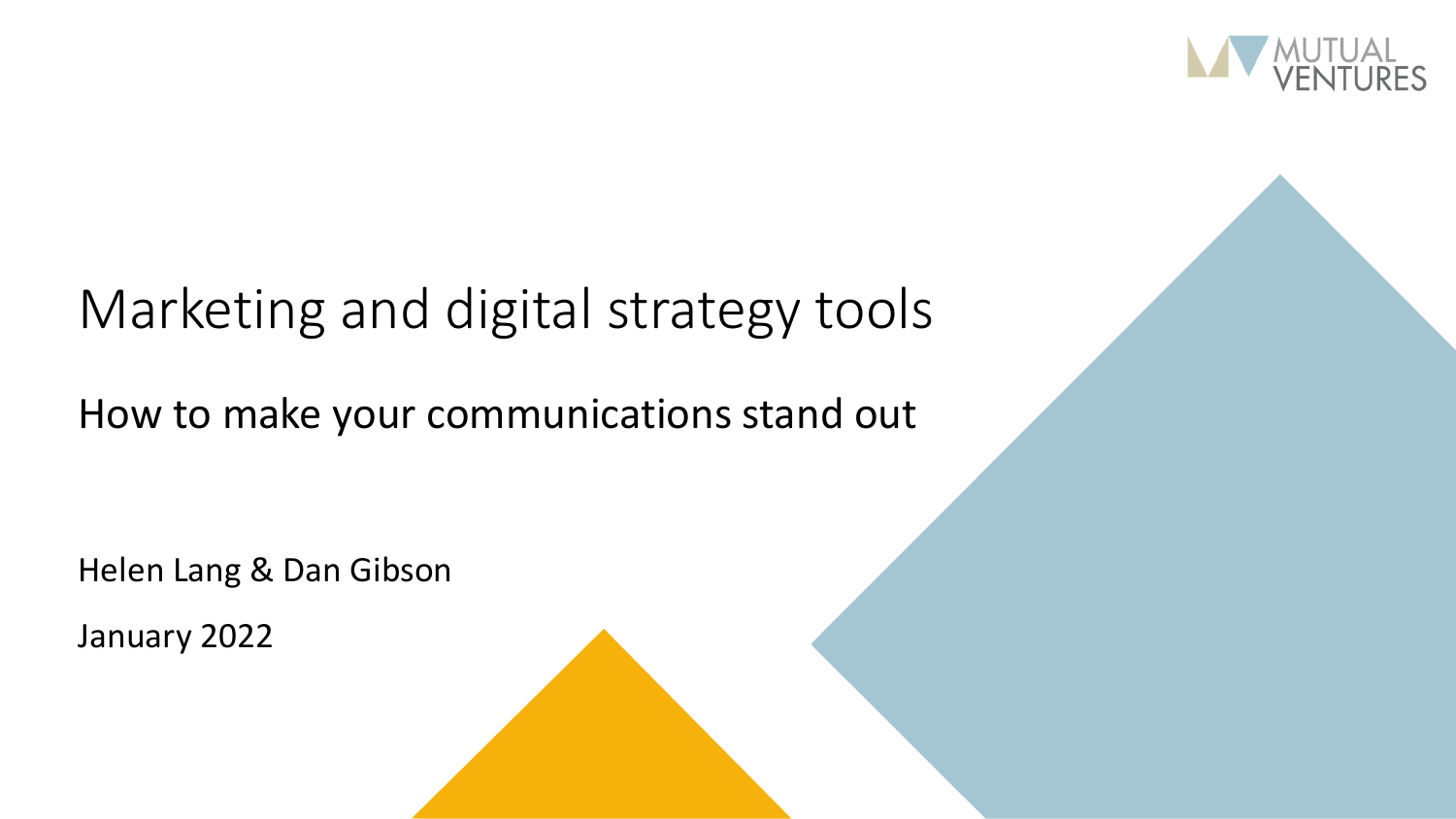# Mapping your plan and your goals

 $\blacktriangledown$  In 15 mins copy this template and sketch out your strategic vision goals against. Start with your vision and then build up the detail starting with Year 1.

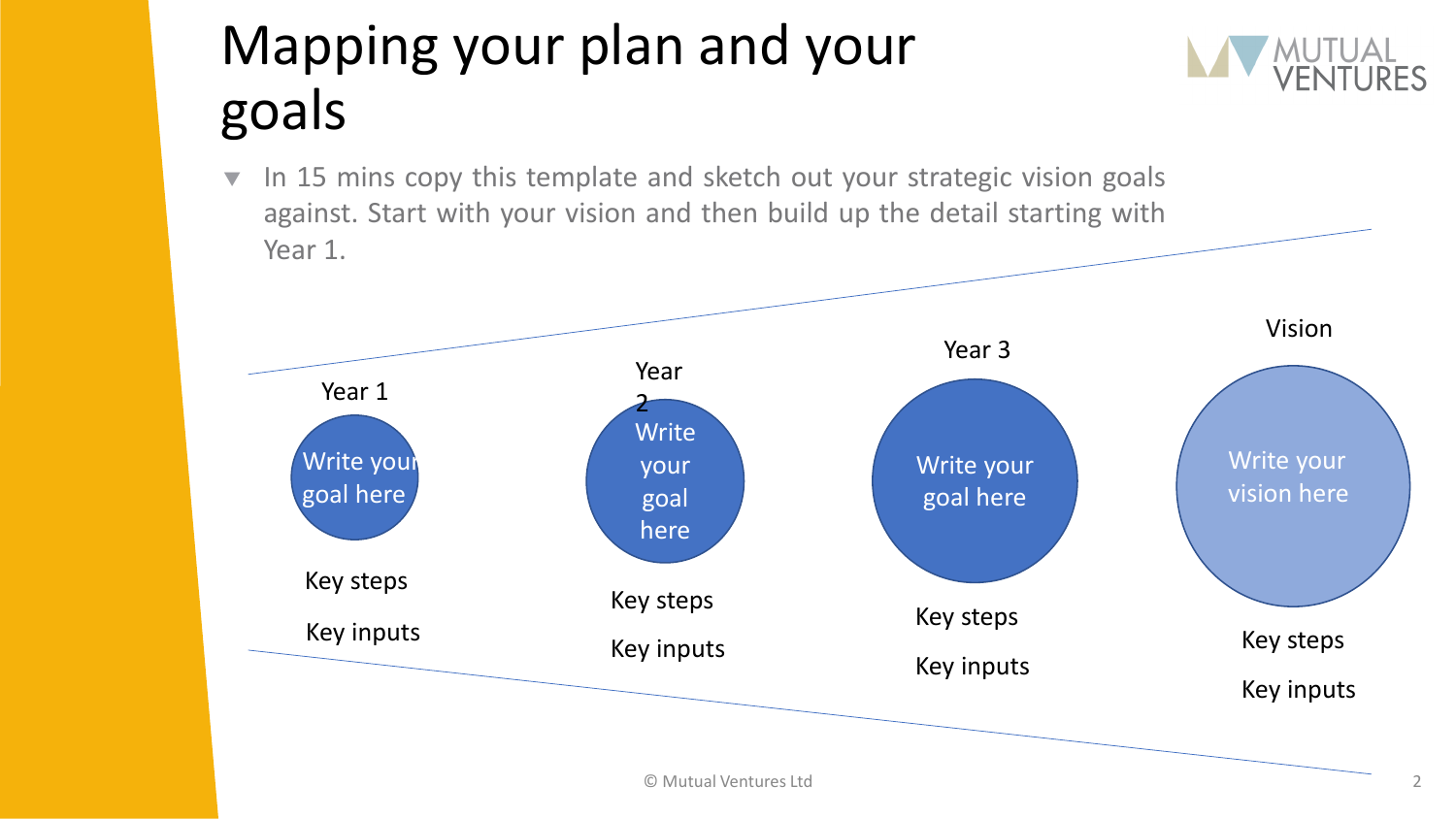#### Who are your audiences?



- Who are the key individuals or groups you need to communicate with?
- Capture the priority audiences you want to speak to (and if you find it useful you can also rank them).
- Try to be specific about 'who' they are. It will make the developing the rest of the plan easier.

In 3 mins to write down the key audiences you want to communicate with in the spaces below.

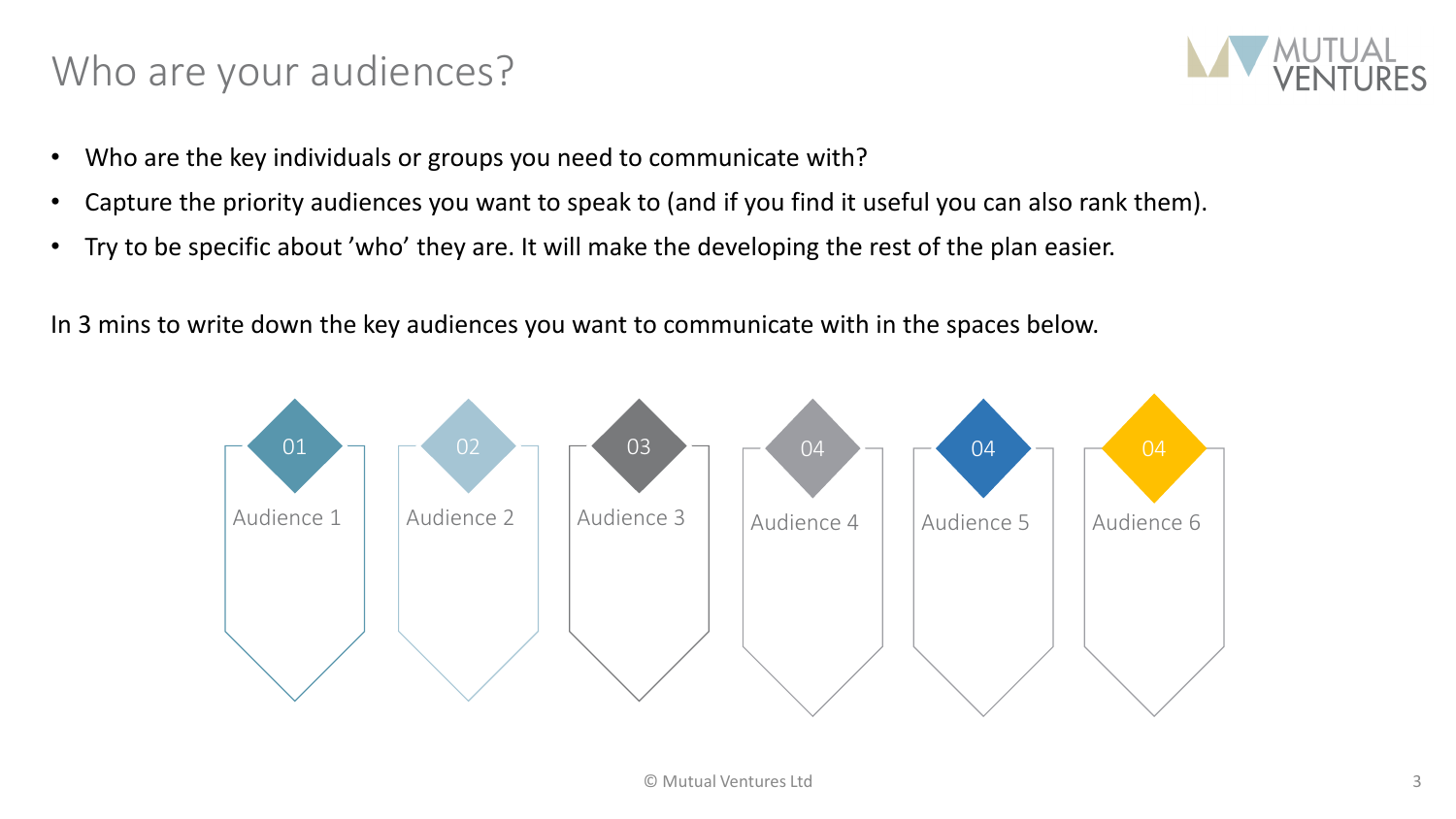## Prioritising your audiences

You have 7 mins to map your audiences across the matrix and to shortlist the 3 you think are most promising to spend time on:

#### Mapping tool

- Dogs These are products with low growth or a small share in the market you operate in.
- Cash cows Products in low growth areas which have a high percentage of the market (or the sales for the market) you operate in
- Question marks Products in high growth markets with a low share in the market you operate in.
- Stars Products in high growth markets which have high percentage of the market or the sales in the market you operate in.

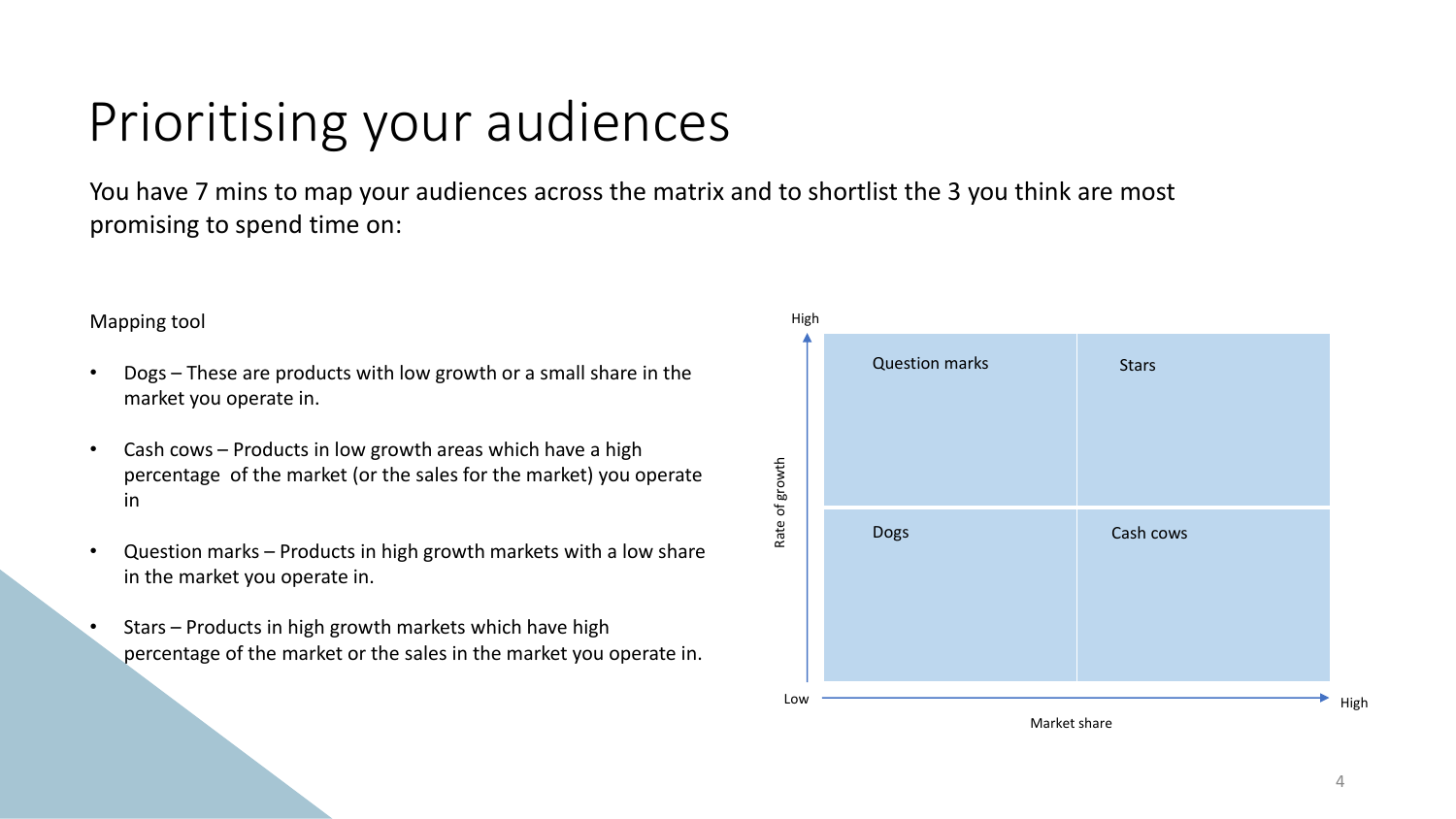### Personas

 $\blacktriangledown$  You have 5 mins to create a persona for one of your audiences

| <b>PERSONA</b>              |      |        |                                                                        |
|-----------------------------|------|--------|------------------------------------------------------------------------|
| Name:                       |      | Sketch | What are their goals?                                                  |
| Gender:                     | Age: |        | How would you describe their character?                                |
| Place of birth:             |      |        | What distinguishes them from others                                    |
| <b>Current location:</b>    |      |        | What keeps them awake at night?                                        |
| <b>Education level:</b>     |      |        | What attitudes might they have about your<br>organization or business? |
| Job:                        |      |        | Mark on your persona                                                   |
| Salary:                     |      |        |                                                                        |
| <b>Residential status:</b>  |      |        |                                                                        |
| <b>Relationship status:</b> |      |        | .Extrovert                                                             |
| What do they enjoy?         |      |        |                                                                        |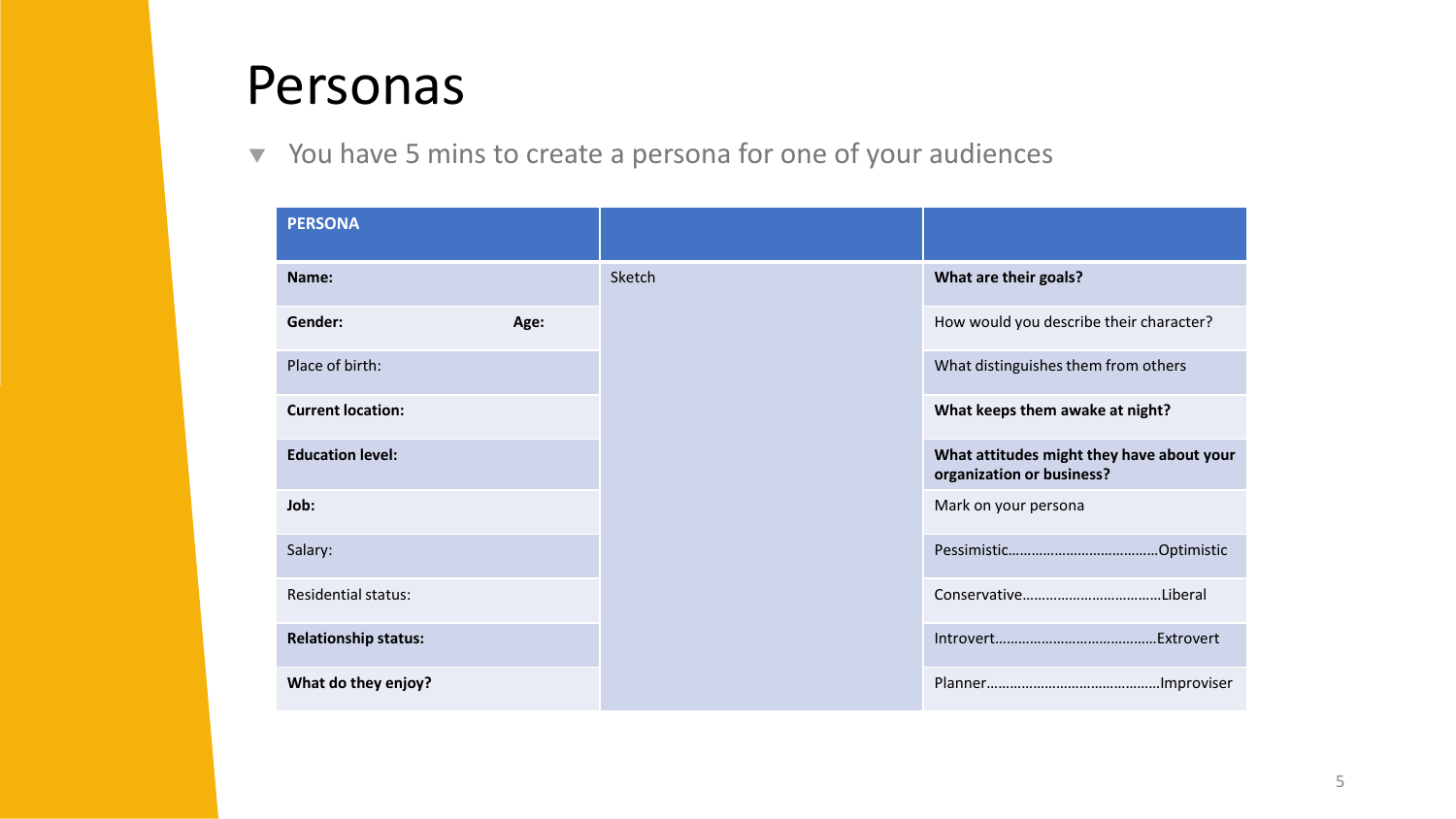### Unmet needs

You have 7 mins to outline your unmet need for the same persona:

| <b>UNMET NEED</b>                               |                                             |
|-------------------------------------------------|---------------------------------------------|
| Define their unmet need (in 10 words or fewer): | What distinguishes them from others         |
| Whose unmet need is it?                         | Why has this unmet need not been satisfied? |
| Why is it important to meet this need?          | How is this unmet need currently overcome?  |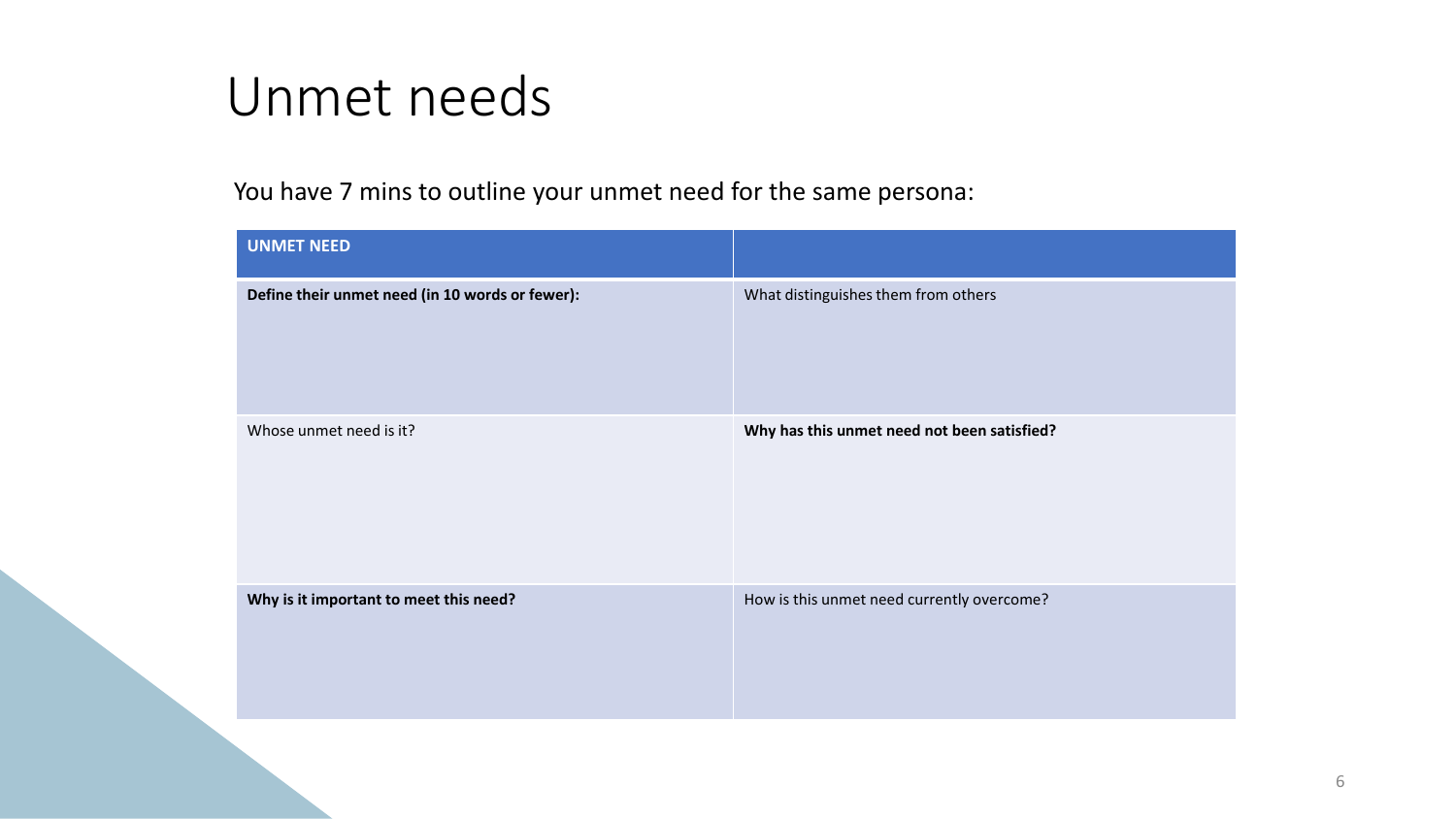## Finding your USP

You have 5 mins to outline what makes your business truly unique:

| <b>DEFINING YOUR USP</b>                    |                                          |
|---------------------------------------------|------------------------------------------|
| What service or product do you offer?       | What do you do better than anybody else? |
| What do you do differently to anybody else? | How can you prove that?                  |
| Define your USP in a single sentence:       |                                          |
| We                                          |                                          |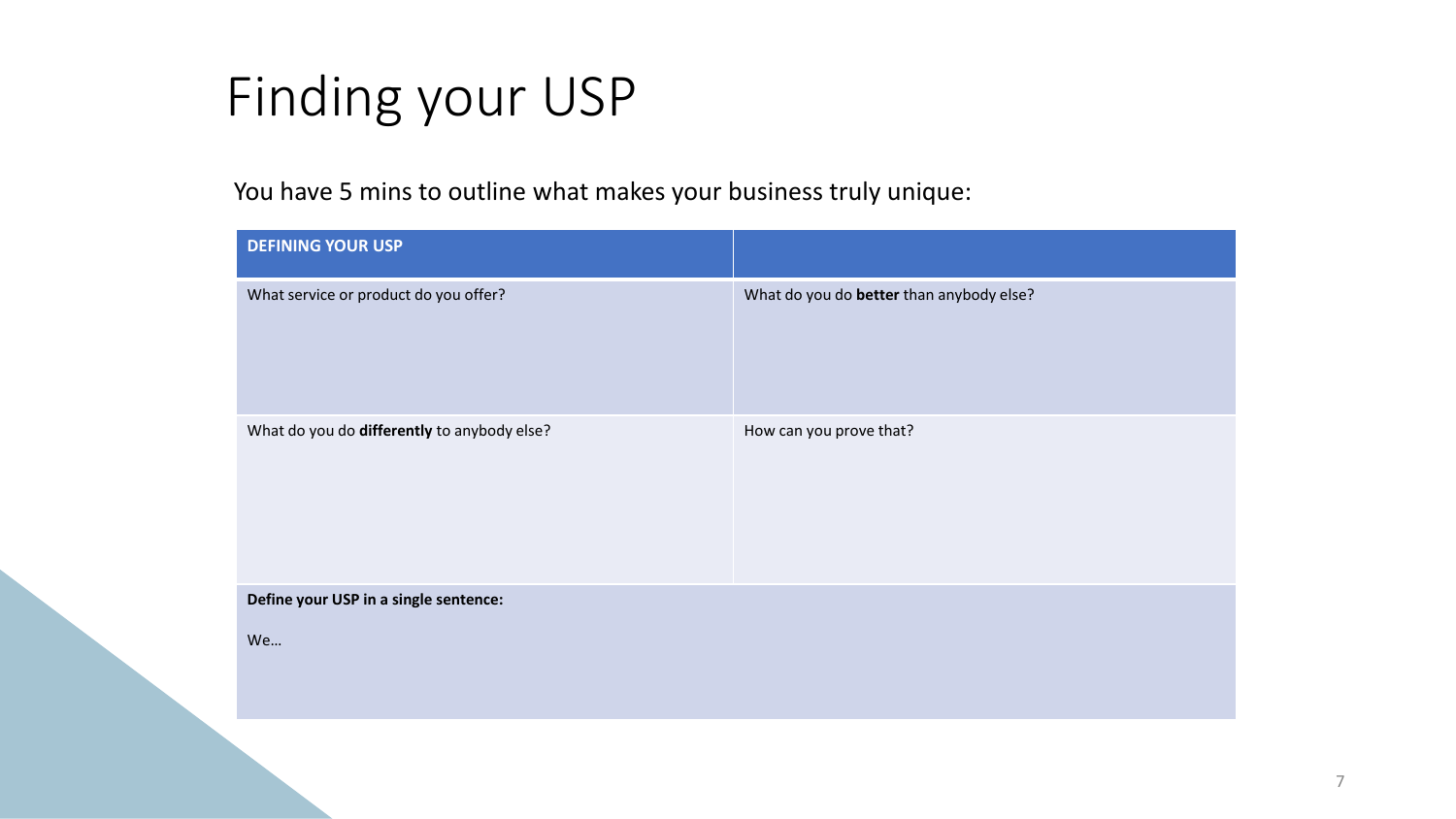## Content ideas

You have 5 minutes to think about some possible pillar content ideas that your audience will find valuable:

| PILLAR CONTENT TOPICS / IDEAS |     |
|-------------------------------|-----|
| 1.                            | 6.  |
| 2.                            | 7.  |
| 3.                            | 8.  |
| 4.                            | 9.  |
| 5.                            | 10. |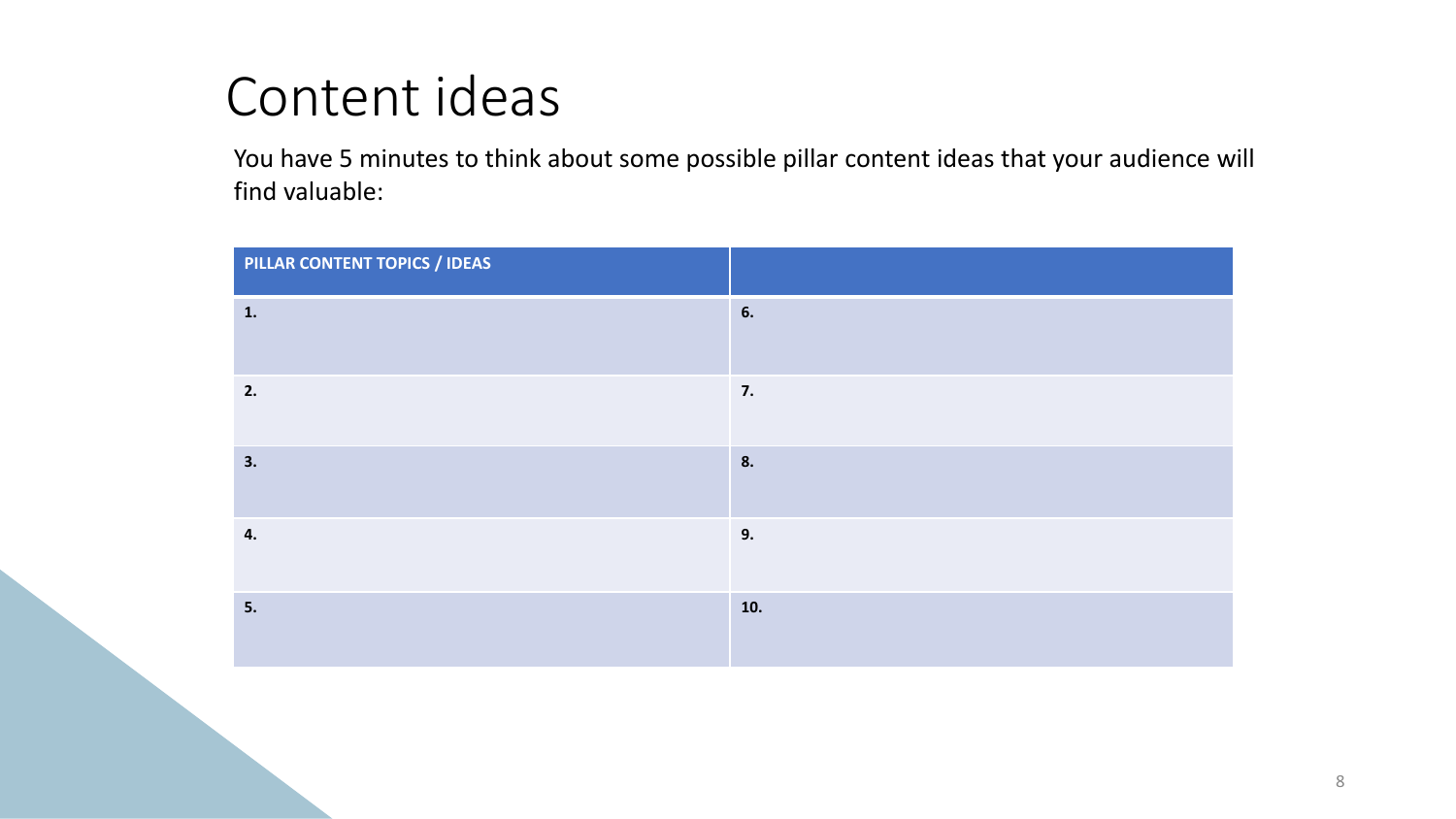## Evergreen content formats

Pick 5 of your pillar content topic ideas. You now have 5 minutes to think about some possible 'evergreen' formats that might stand out to your audience.

| <b>CONTENT TOPICS</b> | <b>EVERGREEN CONTENT FORMAT</b> |
|-----------------------|---------------------------------|
| 1.                    |                                 |
| 2.                    |                                 |
| 3.                    |                                 |
| 4.                    |                                 |
| 5.                    |                                 |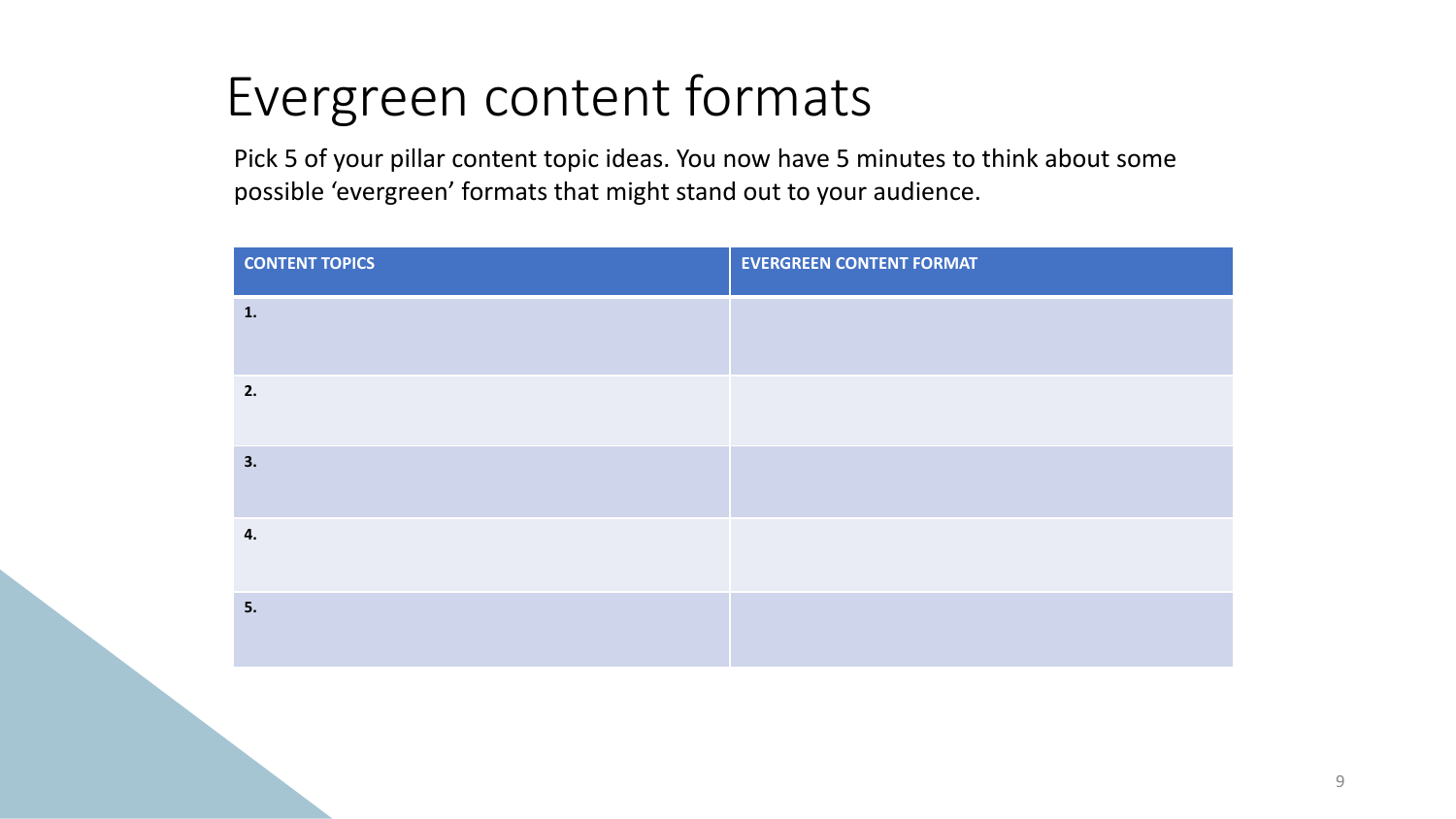## Consumable content formats

Using one of your 'evergreen' content ideas, you now have 5 minutes to think about some possible consumable formats that might stand out to your audience.

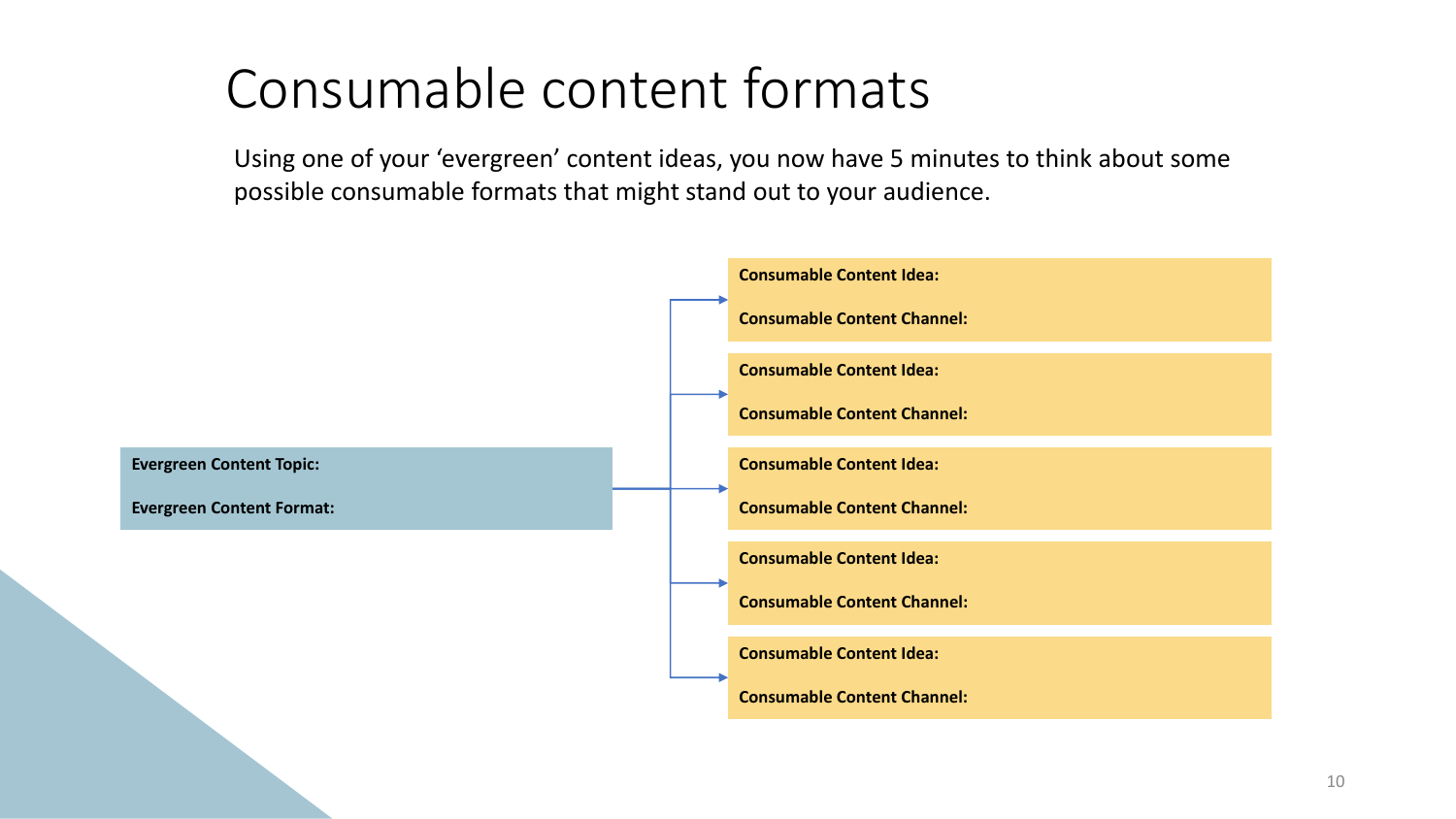### Plan of action – Turning ideas in to reality



#### **Marketing Support:**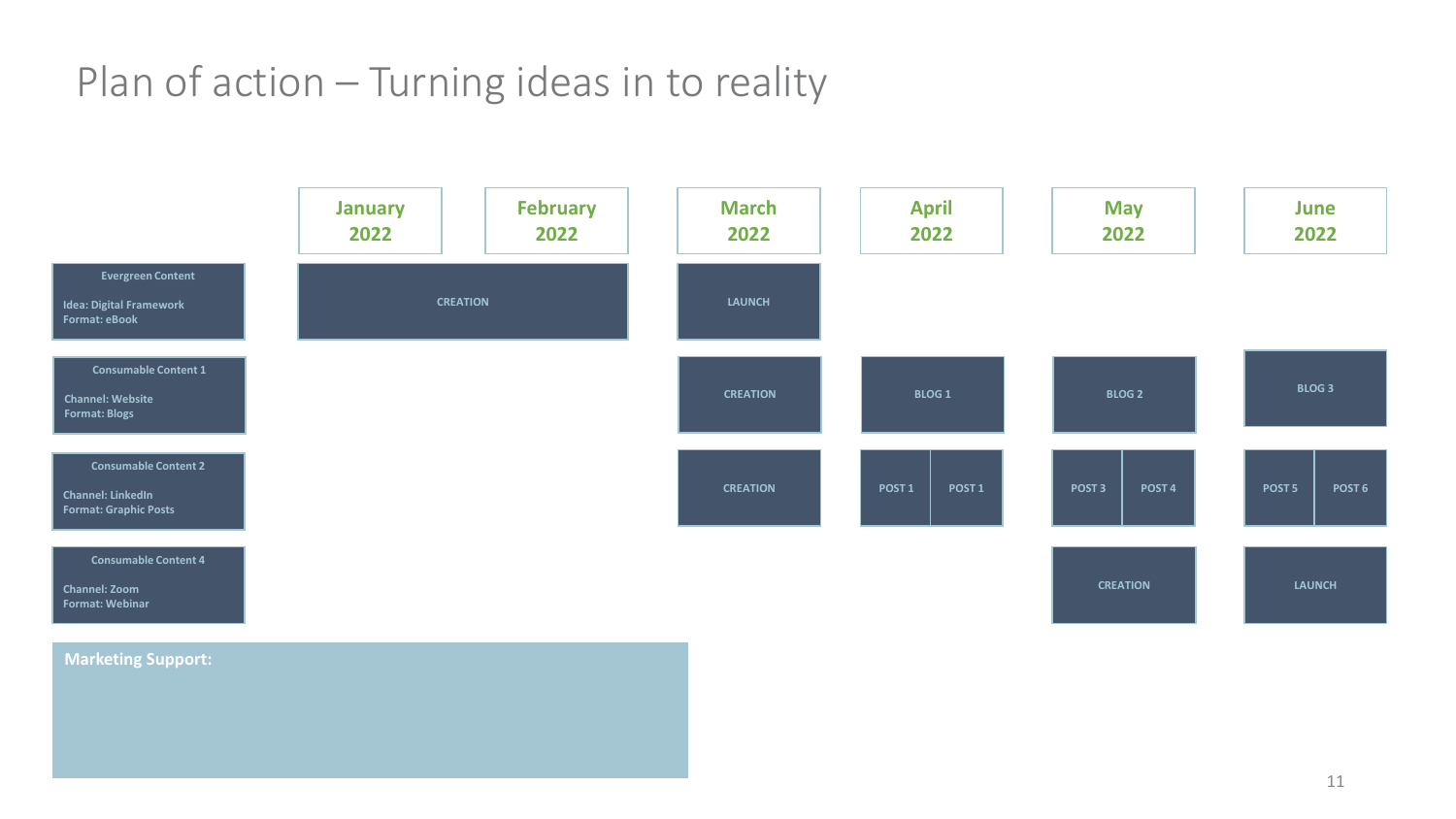### Plan of action – Turning ideas in to reality